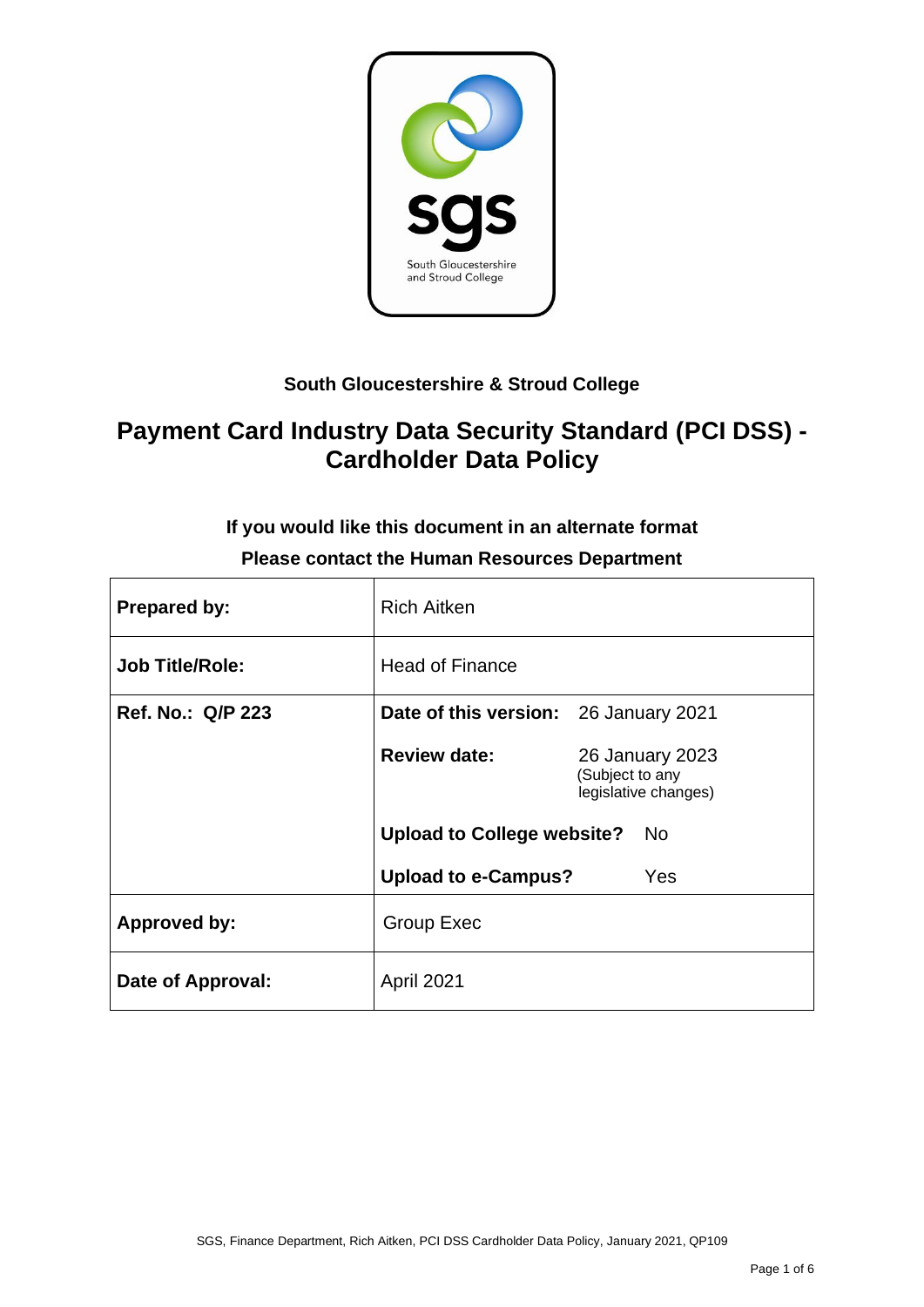# **PCI DSS - Cardholder Data Policy**

### **1. Introduction**

1.1. This policy is designed to ensure South Gloucestershire and Stroud College ("the College") can meet the standards required by the Payment Card Industry's Data Security Standard (PCI DSS), which is a worldwide standard set up to help businesses (merchants) process card payments securely and reduce card fraud. The College must comply with PCI DSS to process card payments.

#### **2. Statement**

2.1. This policy applies to everyone involved with handling credit and debit cards, credit and debit card data and the systems processing such data within the College.

#### **3. Objectives**

3.1. To provide management direction and support for cardholder data security in accordance with business requirements and relevant laws and regulations.

#### **4. Definitions**

- 4.1. The Payment Card Industry Data Security Standard (PCI DSS) is a proprietary information security standard for organisations that handle branded credit cards from the major card schemes including Visa, MasterCard, American Express, Discover, and JCB. The PCI Standard is mandated by the card brands and administered by the Payment Card Industry Security Standards Council. The standard was created to increase controls around cardholder data to reduce credit card fraud.
- 4.2. 'Credit/Debit card' or 'cardholder' data means most of the information on a credit card or debit card and includes the 16-digit primary account number (PAN). It also includes the issue and expiry dates and the cardholder's name.
- 4.3. The three-digit security code on the back of the card is known as the Card Verification Value (CVV) or Card Verification Code (CVC).

#### **5. Implementation**

#### **5.1. Compliance**

- 5.1.1. Compliance with this policy is primarily enforced through process and standard documents. The Finance Department will provide guidance and support.
- 5.1.2. Where any contradictions arise within the handling of cardholder data between this and other College policies, this policy takes precedent.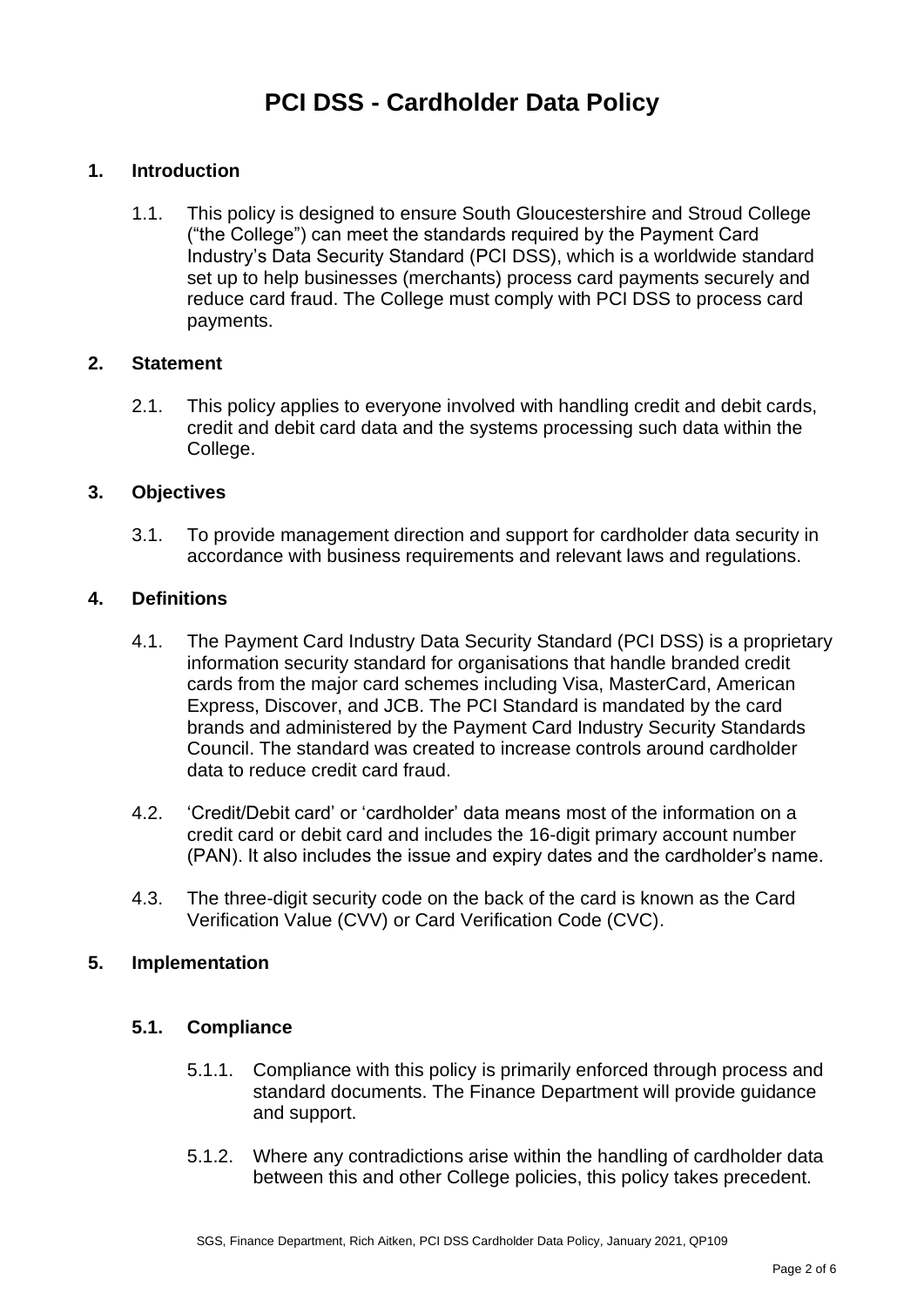# **5.2. Personnel Policy**

- 5.2.1. Terms and Conditions
	- 5.2.1.1. All employees involved with handling cardholder data must comply with this policy and all other information security policies of the College.
	- 5.2.1.2. Any cardholder data security incidents resulting from noncompliance may result in appropriate disciplinary action.
	- 5.2.1.3. If, after investigation, a user is found to have violated the College's PCI DSS - Cardholder Data Policy and/or procedures, they may be disciplined in line with the organisation's formal disciplinary process.
- 5.2.2. Training and Awareness
	- 5.2.2.1. All handlers of cardholder data must be adequately screened and trained before being allowed access. This training must be recorded and repeated annually and updated regularly.

#### **5.3. General**

- 5.3.1. No staff member should handle cardholder data unless they have a business need and explicit authorisation to do so.
- 5.3.2. Cardholder data should only be handled in such a manner as is explicitly authorised by job roles.
- 5.3.3. College staff shall not store credit and debit cardholder data on local drives, shared storage, cloud storage solutions, or any removable media (memory stick, CD/DVD) under any circumstances.
- 5.3.4. Cardholder data shall not be transmitted or requested to be transmitted via end-user messaging technologies such as email, instant messaging or SMS. If unsolicited cardholder data is received via such means, this must be notified to the IT Helpdesk and Finance Operations Manager and the data securely deleted.
- 5.3.5. Any cardholder data stored on College systems must be reported to [Finance@sgscol.ac.uk](mailto:Finance@sgscol.ac.uk) immediately upon discovery.

#### **5.4. Cardholder Data Handling**

5.4.1. All processing of cardholder data must be agreed and recorded by the Finance Department.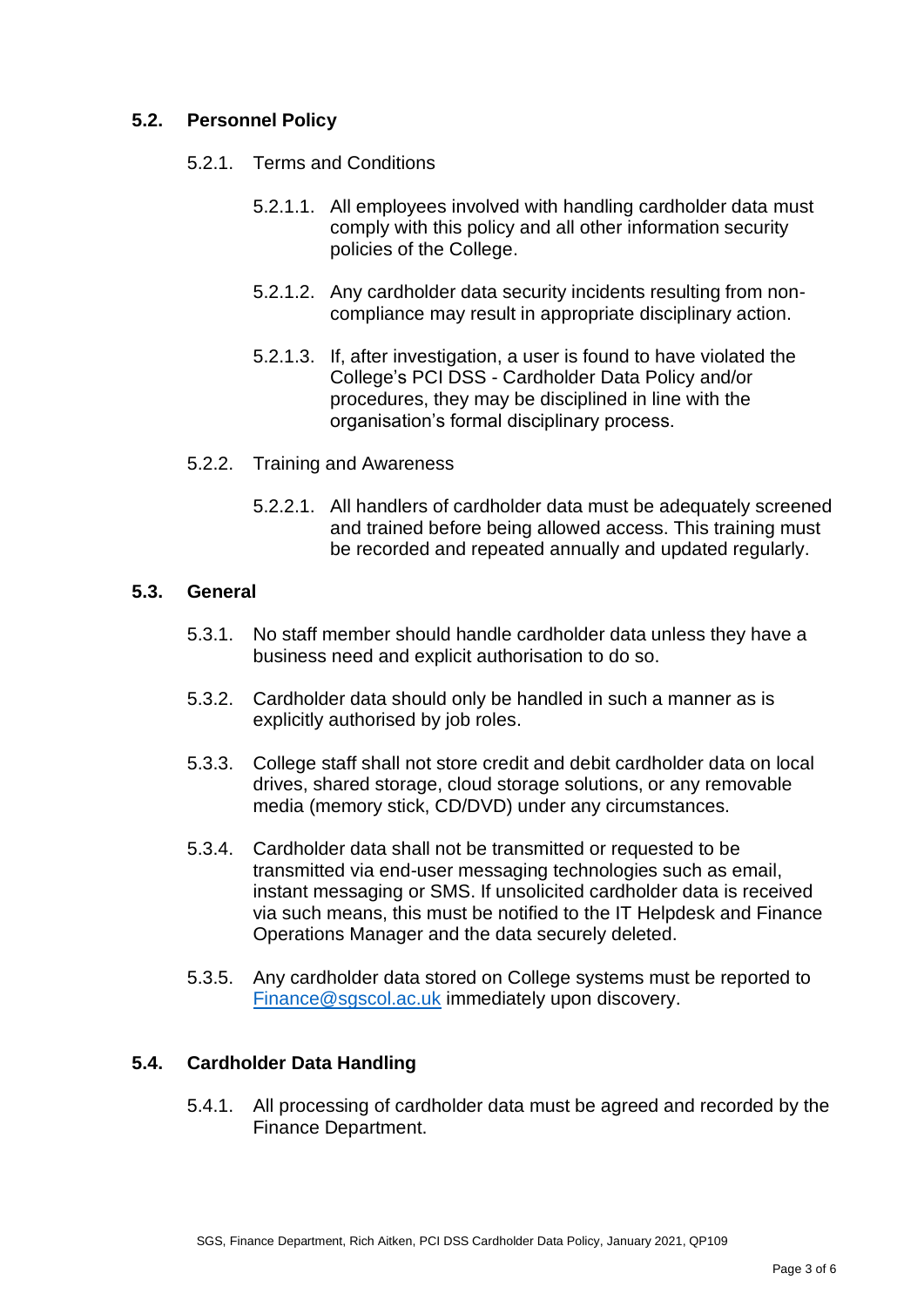- 5.4.2. Cardholder data shall not be stored in any voice recordings. Where cardholder data may be taken over the telephone, any call recording solution shall be disabled whilst cardholder data is being given.
- 5.4.3. Any device used to process cardholder data on behalf of the College must have prior approval from the Finance Department.
- 5.4.4. Where the device is a Point-of-Sale (POS) terminal it must be of a type approved by the Finance Department. The details (model, serial number, security features and location) of all examples in use must be recorded in an asset list maintained by the Finance Department.
- 5.4.5. POS devices must be configured and used in accordance with Finance procedures.
- 5.4.6. All devices must be stored securely when not in use and checked regularly for tampering or substitution. Any suspicion of tampering must be immediately reported to the Finance Operations Manager or Head of Finance.
- 5.4.7. Staff must not store cardholder data on paper unless specifically agreed in advance by the Finance Operations Manager or Head of Finance. It must be securely stored when not in use and destroyed by placing in a locked confidential waste bin.
- 5.4.8. The full PAN must be masked on display, including on all merchant copy paper receipts, except for those business roles with a legitimate need to see more than the first 6 and last 4 digits.

# **5.5. Third Parties**

- 5.5.1. Third parties commissioned to handle cardholder information on behalf of the College must be approved by the Finance Department based on proper due diligence prior to their engagement.
- 5.5.2. The compliance status of third parties must be assessed by the Finance Department and they will be required to provide the College with an up-to-date Attestation of Compliance before engagement and each year thereafter.
- 5.5.3. Any contracts or written agreements with third parties must make clear their responsibility for maintaining and protecting the College's compliance.
- 5.5.4. A list of Third-Party Payment Service Providers must be maintained by the Finance Department, and the service providers' PCI DSS compliance must be checked at least annually.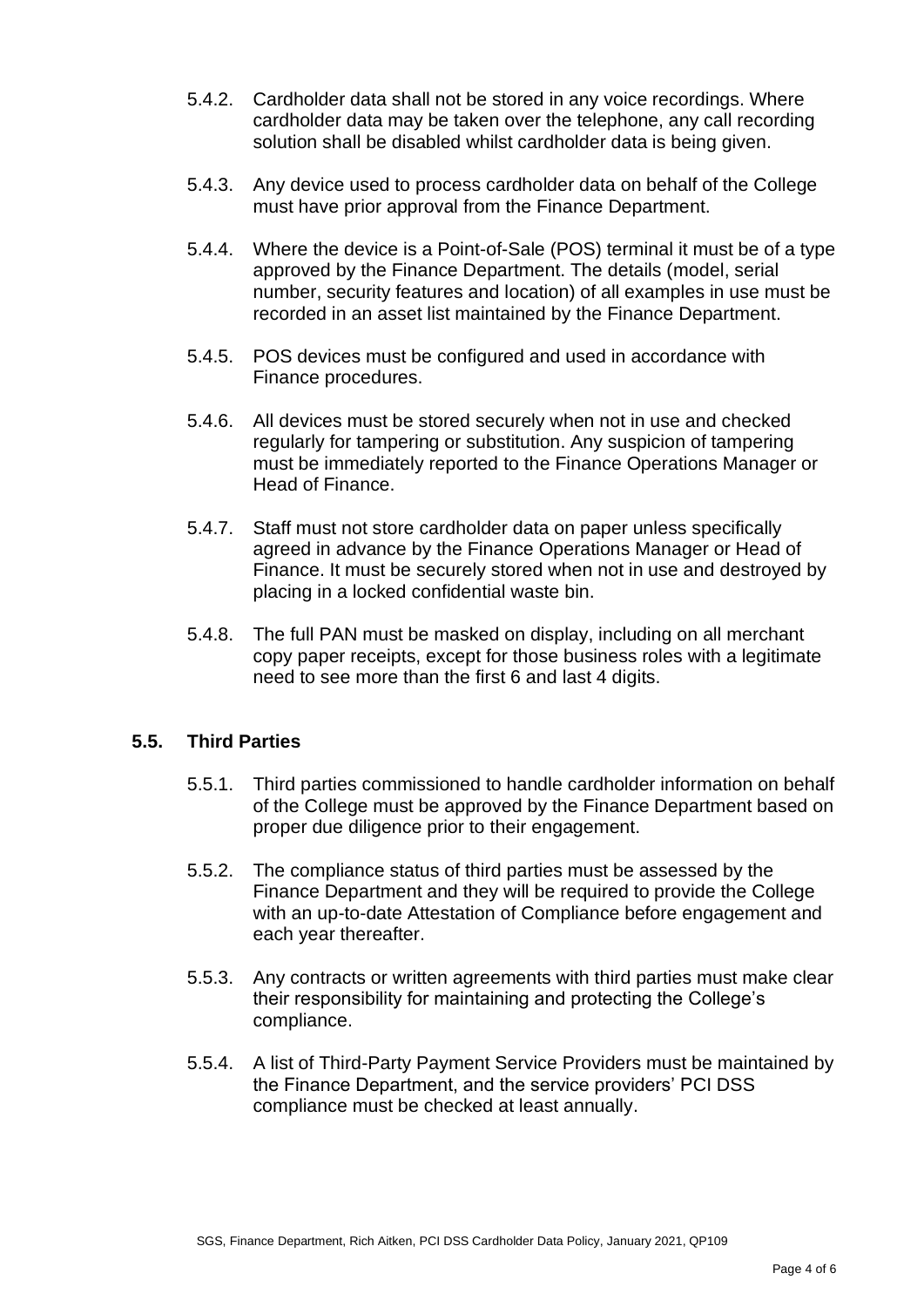## **5.6. Incident Response**

- 5.6.1. An Incident/Breach Response Plan must be in place, reviewed and tested at least annually.
- 5.6.2. Any breach or suspected breach must be reported immediately to [Finance@sgscol.ac.uk](mailto:Finance@sgscol.ac.uk) who must subsequently notify the Data Protection Officer as well as IT Services if the breach is IT related.

### **6. Responsibilities**

- 6.1. This policy is applicable to all staff (including temporary and contract), students and any other parties who may have access to cardholder data.
- 6.2. The Finance Operations Manager and the Head of Finance shall ensure the policy is available and promoted to those that need to see it.
- 6.3. Relevant Heads of Department shall be responsible for ensuring this policy is adhered to and that each POS terminal has an identified responsible manager.
- 6.4. The Finance Operations Manager shall be responsible for maintaining a register of Merchant IDs (MID) and assets in use relating to each MID (e.g. POS terminals).

#### **7. Related Policies, Procedures, Code of Practice and Legislation**

- 7.1. IT Security Policy
- 7.2. Data Privacy & Protection Policy
- 7.3. Disciplinary Procedures

## **NB This is not an exhaustive list. Other Policies, Procedures and Legislation may apply**